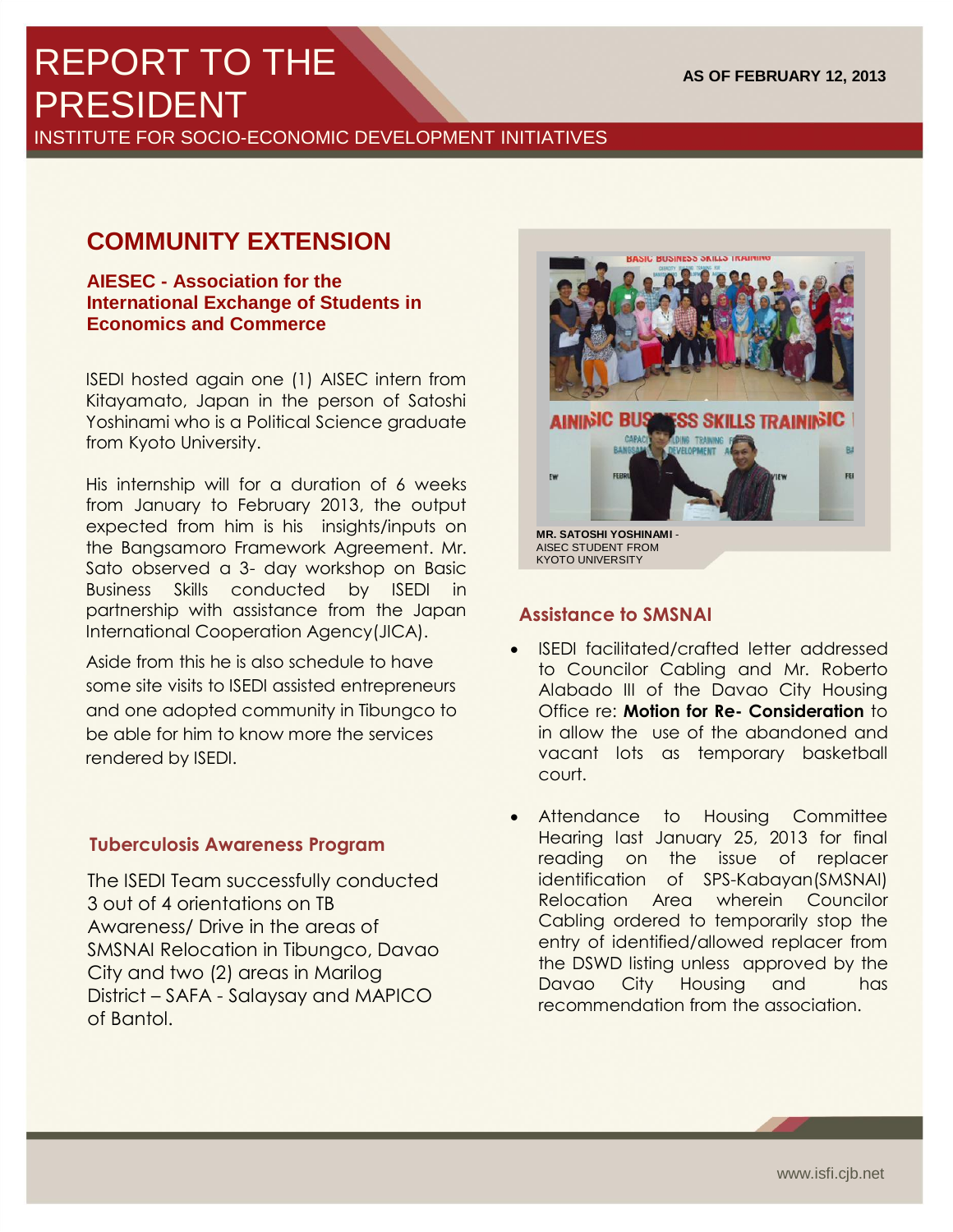#### Capability Building Training for Bangsamoro Development Agency - JICA

#### **Orientation and Leveling of Expectations with the JICA Team**

- ISEDI Executive Director Ms. Jocelyn Cabo and Project Coordinator Ms. Cristy Yuson had a meeting with JICA representatives Mr. Hernan Pineda, Mr. Mori Yusuke and JICA Procurement Team to discuss the context of the project which covered among others:
	- o BDA individual and organizational competencies for enhancement
	- o Pacing and scheduling of the training activities from January to March 2013
	- o Coordination protocols with the BDA, point persons of Development Academy of the Philippines and the Department of Interior and Local Government ( the last two agencies as the content providers of the five trainings categorized by ISEDI as Track II to differentiate it from Track I with four trainings to be conducted by ISEDI)
	- o Financial matters

#### Courtesy Call with BDA

Members of the ISEDI Training Team met with BDA Executive Director Mohammad Shuaib Yacob and Human Resource Manager Ms. Julhaina Cadon to discuss the training preparations as follows:

- o Discussed on the general operation of the agency
- o Discussed on the role and deliverables of ISEDI as the implementing organization and delineation of responsibilities between ISEDI and the providers of technical content for Track II trainings
- o Administrative arrangements (travel and accommodation expense)
- Team Meetings

ISEDI Team had two (2) team meetings for the month of January 2013 and discussed the following:

- o Terms of Reference and clarifications sought from JICA and BDA
- o Delineated responsibilities with DAP and DILG/OPAPP
- o Detailed flow of the training session and modules of each resource person

#### **Trainings Completed**

Track 1:

**2 |** P a g e

o Batch 1 and 2 of Project Cycle Management with Proposal Writing and Budget Proposal with total number of 46 participants for the two(2) batches

Track 2: Trainings were conducted at DAP – Tagaytay City

- o Module 1 Personal Peak Performance with 24 participants
- o Module 2 Strategic Management with 24 participants





Project Cycle Management



Benchmarking on Governance – Provincial Gov't. of Batangas (with Gov. Vilma Santos)